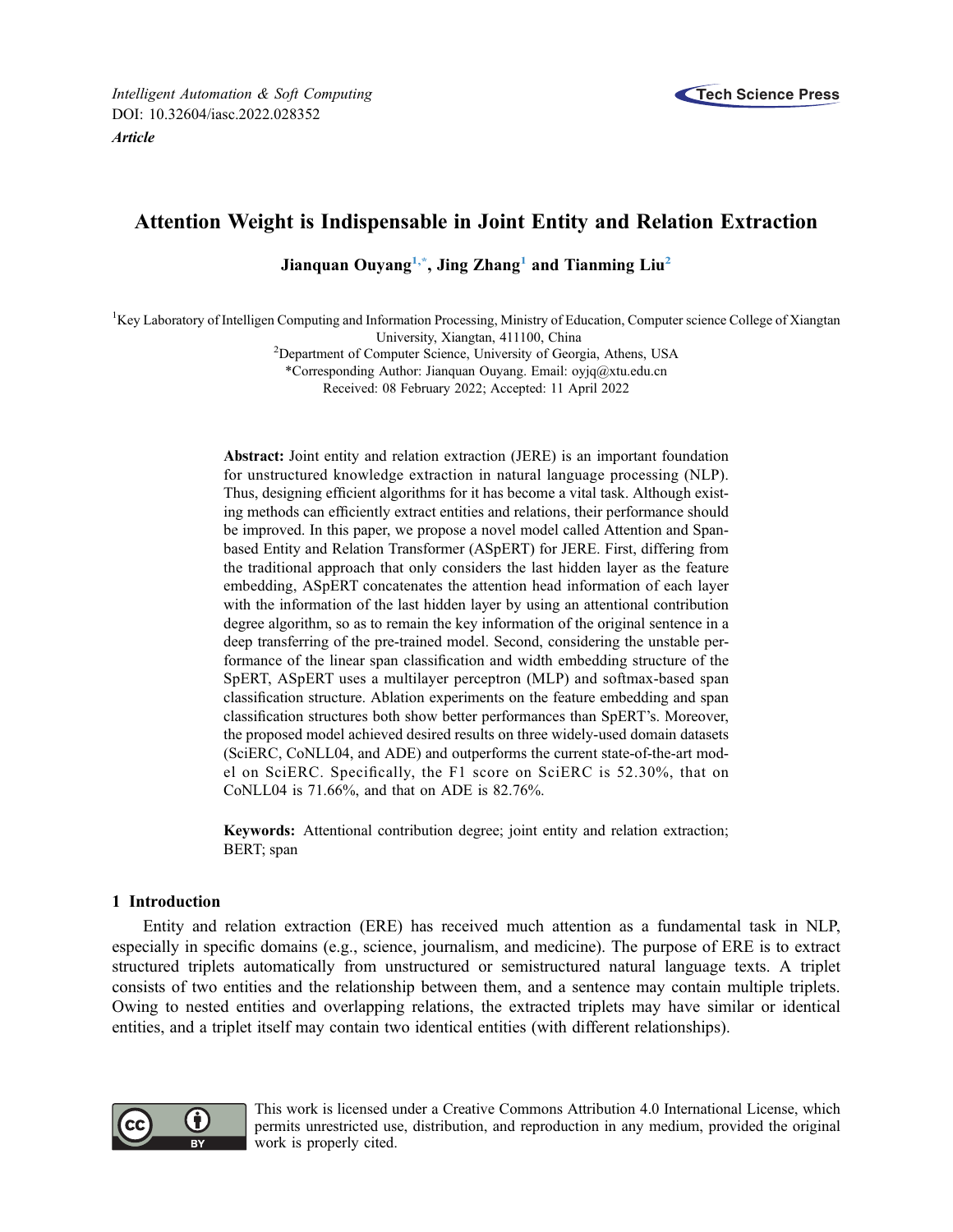ERE is divided into pipeline ERE [\[1\]](#page-13-0) and joint ERE (JERE) [\[2](#page-13-1)–[5\]](#page-13-2). Their difference is the execution sequence of two subtasks, named entity recognition (NER)  $[6-9]$  $[6-9]$  $[6-9]$  $[6-9]$  $[6-9]$  and relation extraction (RE)  $[10]$  $[10]$ . Specifically, pipeline ERE first extracts entities from the text and then extracts relations between every two entities. In this serial execution, the success of RE most likely depends on the results of NER, and the lack of information interaction between NER and RE can cause errors to accumulate. Compared with the pipeline method, the joint method uses a parameter sharing or joint decoding mechanism between NER and RE. Such a mechanism enhances the information interaction between NER and RE, reduces the high dependence of RE on NER results, and improves the accuracy of ERE. JERE includes three directions: tagging  $[11]$ , table filling  $[12]$  $[12]$  $[12]$ , and sequence to sequence (Seq2Seq)  $[13]$  $[13]$ . Studies are considerably inclined to methods based on BIO/BILOU labels, and some complex algorithms may cause unbearable computational costs. Unlike BIO/BILOU labels, span-based methods [[14\]](#page-14-3) can efficiently identify nested entities, such as "phenytoin" within "phenytoin toxicity."

Known as state-of-the-art span-based JERE, Span-based Entity and Relation Transformer (SpERT) [[15\]](#page-14-4) uses a sufficient number of strong negative samples and localized context to construct lightweight inference of BERT [\[16](#page-14-5)] embeddings, but this model still has two main flaws. First, SpERT focuses on learning span representation and lacks clear boundary supervision of entities. That is, the model relies on a width embedding layer to train the span length and directly classifies the sampled span through a fully connected layer. Second, many BERT-based JERE models (including SpERT) do not fully exploit domain-specific information. The semantic learning of sentences by using these models mainly comes from the coding information of the last hidden layer obtained through fine-tuning the BERT model, which limits the model's performance.

To solve the problems mentioned above, we propose Attention and Span-based Entity and Relation Transformer (ASpERT), which is a JERE model based on the attentional contribution degree and MLPsoftmax span classification structure. In ASpERT, a more complex MLP is added to enhance the entity boundary detection. In addition, in JERE's studies on Transformer [\[17](#page-14-6),[18\]](#page-14-7), the multihead self-attention is used to capture interactions among tokens, but only the last hidden layer is considered as the feature embedding for downstream tasks. In this paper, we develop a novel attentional contribution degree algorithm, which concatenates the softmax score of the attention head and the hidden layer feature embedding. View as a training strategy, this algorithm remains the strong attention between words by backpropagating to learn query vectors and key vectors in the pre-trained model. Finally, weighted joint optimization of the multitask loss function is conducted in the training process.

ASpERT is compared with state-of-the-art methods on three datasets, SciERC, CoNLL04 and ADE (public dataset repository address: <http://lavis.cs.hs-rm.de/storage/spert/public/datasets/>). Specifically, our model shows a significant performance improvement with a 1.39% increase in F1 score comparing to the baseline model (SpERT). Our model outperforms the current state-of-the-art model on the SciERC dataset and achieves desired results on CoNLL04 and ADE. In addition, we also investigate how to set contribution thresholds and different fusion methods more efficiently. And in the ablation experiments, we demonstrate the effectiveness of the novel span classification structure and attentional contribution degree algorithm.

The contributions of our work can be summarized as follows:

- a) We analyze the reasons for the inaccurate boundary recognition of SpERT and propose a simple and effective span classification structure to alleviate this problem.
- b) We propose an attentional contribution degree algorithm to enhance the model with strong attention between words by backpropagation.
- c) Experiments show that our model achieves outstanding performance on domain-specific datasets (SciERC, CoNLL04, and ADE) in science, news, and medicine. Especially, it is better than the current state of the art on SciERC.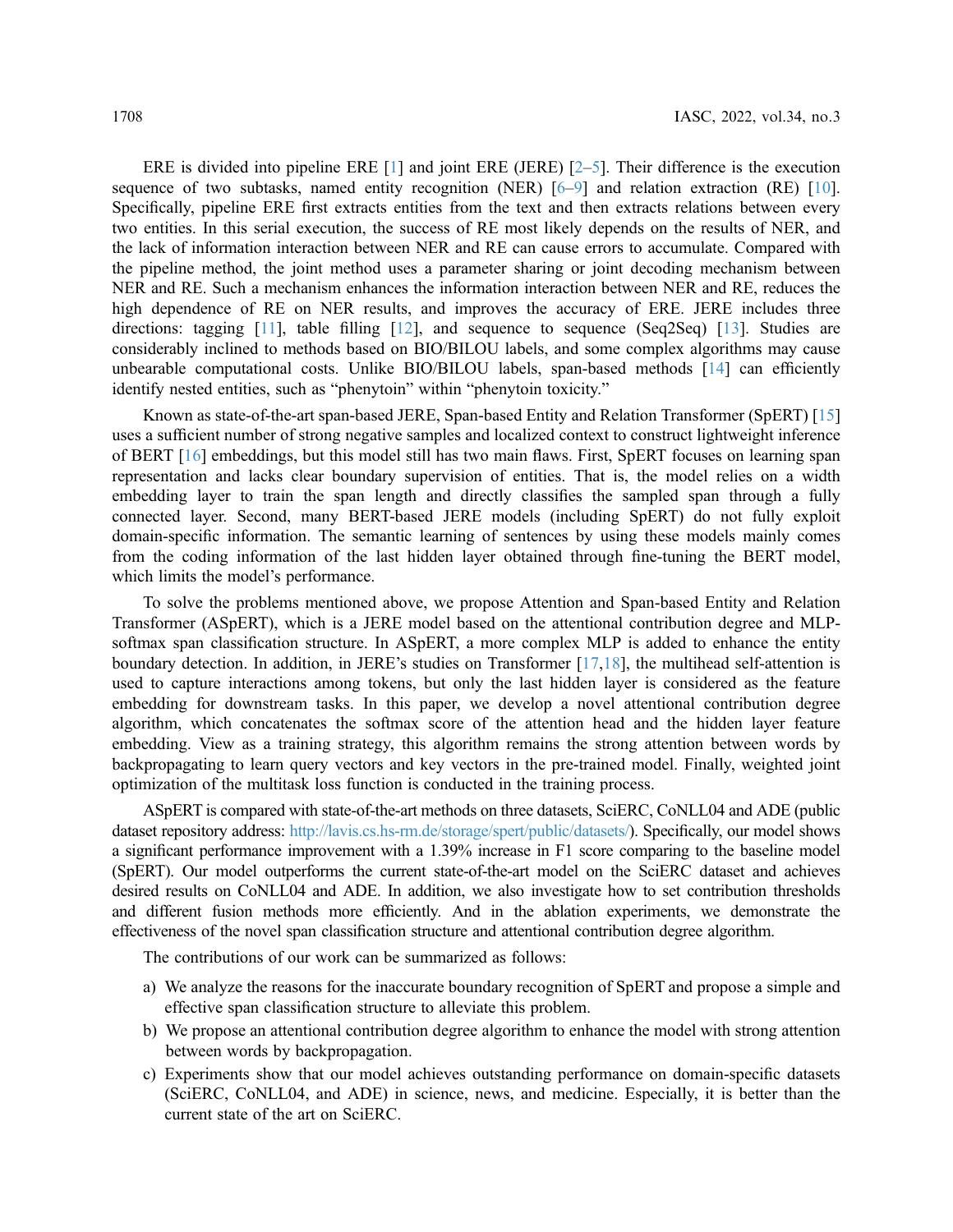#### 2 Related Work

Acting as an implementation of ERE, the pipeline method [[19,](#page-14-8)[20](#page-14-9)] executes NER and RE in series. Herein, NER methods [[21\]](#page-14-10) can be categorized into rule, dictionary, and machine learning-based methods [[22](#page-14-11)–[24\]](#page-14-12). ER methods can be divided into handcrafted feature-based methods [\[25](#page-14-13)] and neural networkbased methods [\[26](#page-14-14)–[28\]](#page-14-15). Although the pipeline method has been successfully applied in some fields, the sequential execution of NER and RE makes it ignore the correlation between the two tasks, which limits the further development of these methods.

To alleviate the above limitations, researchers proposed JERE, including feature-based methods [[29,](#page-14-16)[30\]](#page-14-17) and neural network-based methods  $[31–35]$  $[31–35]$  $[31–35]$  $[31–35]$ . Limited by the expression capability of the model, later studies are mainly based on the neural network method. Research on JERE includes three main directions: tagging, table filling, and Seq2Seq. Zheng et al. [[36\]](#page-15-2) proposed a novel tagging scheme, which assigns a tag to each word (including word position, relation type, and relation role) for classification. The table filling [[37\]](#page-15-3) is usually to construct a two-dimensional table; thus, the solutions of NER and RE become the problems of labeling diagonal and nondiagonal elements in the table, respectively. These methods allow a single model to execute NER and RE simultaneously but cannot fully use the table structure. Wang et al. [[38\]](#page-15-4) proposed to learn two separate encoders (a table encoder and a sequence encoder), which effectively alleviates this problem. The Seq2Seq method [[39\]](#page-15-5) first retains sentence features and then extracts triplets in sequence. CopyRE [[40\]](#page-15-6), the most typical method, is based on the copy mechanism and Seq2Seq structure, but only extracts individual word. In response to this problem, Zeng et al. [\[41](#page-15-7)] proposed a multitask learning method based on BIO labeling.

Methods aforementioned are all based on the BIO/BILOU scheme, and they face a common problem nested entities. To solve the problem, Takanobu et al. [[42\]](#page-15-8) adopted a hierarchical reinforcement learning framework. In this framework, entities and relations are divided into different levels, and the semantic information detected by high-level relations is used in extracting low-level entities. The two levels alternate back and forth to achieve JERE. Dai et al. [\[43](#page-15-9)] proposed a position-attention mechanism to solve this problem. It uses tag sequences that have the same length as the sentence to annotate each word. Although these methods alleviate the nested entity problem, the immense computational burden is inevitable.

An alternative to the BIO/BILOU scheme is the span-based method [[44\]](#page-15-10), which performs a detailed search on all spans to prevent the interference of nested entities on JERE results. This method enhances the interaction among tasks by refining the span representation, allowing the model to learn useful information from a broader context. The methods include the bi-LSTM-based span-level model proposed by Dixit et al. [\[45](#page-15-11)] and the dynamic span graph approach through soft coreference and relation links proposed by Luan et al. [\[46](#page-15-12)]. To improve the performance of the span method further, Wadden et al. [[47\]](#page-15-13) replaced the BiLSTM encoder with Transformers and combined it with BERT encodings and graph propagation to capture context relevance. Recently, Eberts and Ulges' SpERT [\[15\]](#page-14-4) found localized context representation and strong negative sampling to be of vital importance. Although SpERT is the state-of-the-art model for span-based JERE, it suffers from underutilization of BERT encoding information and inaccurate identification of span boundaries.

## 3 Background

In this section, we introduce the baseline model, SpERT. It uses pretrained BERT as the core, tokenizes the input sentence, and applies span classification, span filtering, and relation classification. Specifically, it classifies each span into entity types, filters nonentities, and categorizes all candidate entity pairs. To train the classifier efficiently, SpERT uses negative samples at the model training stage.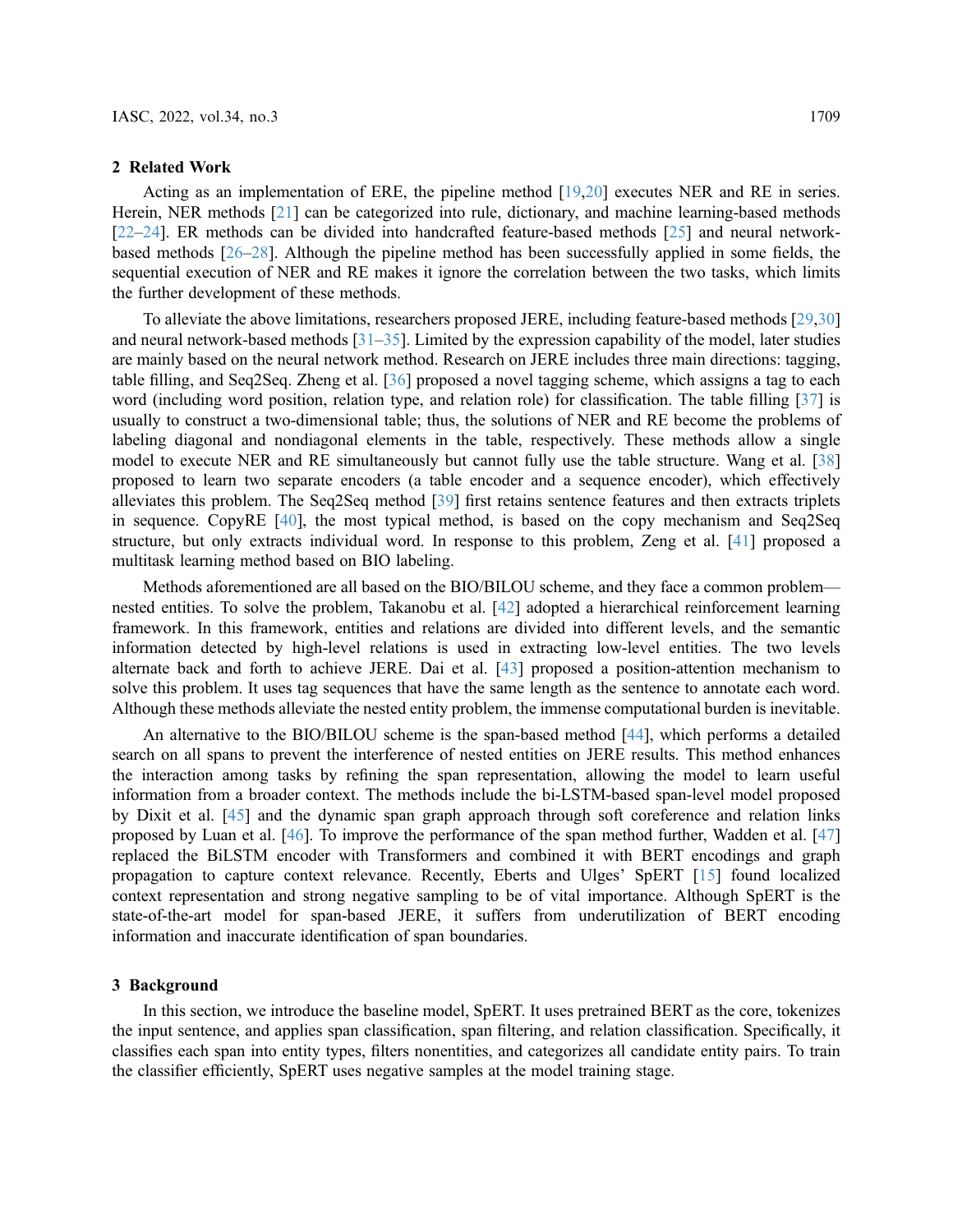## 3.1 Negative Sampling

Negative sampling is performed on each sentence  $d_i(d_i \in D)$  in *corpus D*. A fixed number of negative samples are randomly sampled from sentence  $d_i$  and labeled with *none*, which is combined with the positive samples of existing labels in *corpus D* to form training samples (including candidate span and candidate entity pair). Then, the training samples are applied in learning the span and relation classifiers. For the span classifier, SpERT selects subsequences that do not belong to the positive span sample and are less than 10 words as the negative span sample. For the relation classifier, SpERT selects entity pairs without any relation labels from positive span samples as negative relation samples (See supplementary file for details).

#### 3.2 Span Classification

<span id="page-3-1"></span>The span classifier of SpERT consists of a fully connected layer and a softmax layer, and regards any candidate span  $s := (e_{i+1}, e_{i+2}, \ldots, e_{i+k})$  as input (where  $e_i$  represents the *i*-th token embedding). Its output is the entity class probability  $\hat{y}^s$  of this candidate span (where  $\circ$  denotes concatenation):

<span id="page-3-3"></span>
$$
e(s) = MaxPooling(f_l(e_{i+1}, e_{i+2}, \ldots, e_{i+k})) \circ w_k \tag{1}
$$

<span id="page-3-0"></span>
$$
x^s = e(s) \circ C_{[cls]}
$$
 (2)

$$
\hat{\mathbf{y}}^s = \text{softmax}(W^s \cdot \mathbf{x}^s + b^s) \tag{3}
$$

where  $f_l(e_{i+1}, e_{i+2}, \ldots, e_{i+k})$  is the last hidden layer embedding from the fine-tuned BERT.  $w_k$  is width embedding, which learns the width of each candidate span from a dedicated embedding matrix. MaxPooling is the maximum pooling.  $C_{[cls]}$  is the last hidden layer embedding from BERT's special [CLS] token.  $W^s \in \mathcal{R}^{(2d_l+n) \times k_s}$  is the trainable weight, and  $b^s \in \mathcal{R}^{2d_l+n}$  is the bias.  $d_l$  is the dimension of the BERT's last hidden layer, n is the dimension of  $w_k$ , and  $k_s$  is the number of entity classes (including none) softmax is the softmax activation function.

### 3.3 Span Filtering

The entity classes include predefined entity types [\(Tab. 2\)](#page-8-0) and *none* label that does not constitute entities. In accordance with the output of the span classifier  $(Eq. (3))$  $(Eq. (3))$ , the entity class with the highest probability is selected as the predicted result. If the predicted probability of the none label is the largest, then the candidate span does not constitute an entity.

## 3.4 Relation Classification

<span id="page-3-2"></span>The relation classifier consists of a fully connected layer and sigmoid. The input of the classifier is any candidate entity pair  $(s_1, s_2)$ , and the output is the relation class probability  $\hat{y}^r$  of this candidate entity pair:

$$
x^r = e(s_1) \circ C_{(s_1,s_2)} \circ e(s_2) \tag{4}
$$

$$
\hat{y}^r = \sigma(W^r \cdot x^r + b^r) \tag{5}
$$

where  $e(s_1)$  and  $e(s_2)$  are the BERT/width embedding [\(Eq. \(1\)](#page-3-1)) of the head entity  $s_1$  and the tail entity  $s_2$ in the candidate entity pair  $(s_1, s_2)$ .  $C_{(s_1, s_2)}$  is the localized context representation. Specifically, SpERT places the span between the head entity and the tail entity into the fine-tuned BERT for encoding and obtains  $C_{(s_1, s_2)}$ . If this span is empty, then [Eq. \(4\)](#page-3-2) is changed to  $e(s_1) \circ e(s_2)$ .  $W^r \in \mathcal{R}^{(3d_1 + 2n) \times k_r}$  is the trainable weight,  $b^r \in \mathbb{R}^{3d_l + 2n}$  is the bias, and  $k_r$  is the number of relation classes (including *none*).  $\sigma$  is the sigmoid activation function. Given a threshold  $\alpha$ , any relation class probability greater than  $\alpha$  is considered activated. If none is activated, then this entity pair has no known relation. For example, if the predicted probabilities of the entity pair  $(s_1, s_2)$  with respect to Adverse – Effect, Drug, and none. are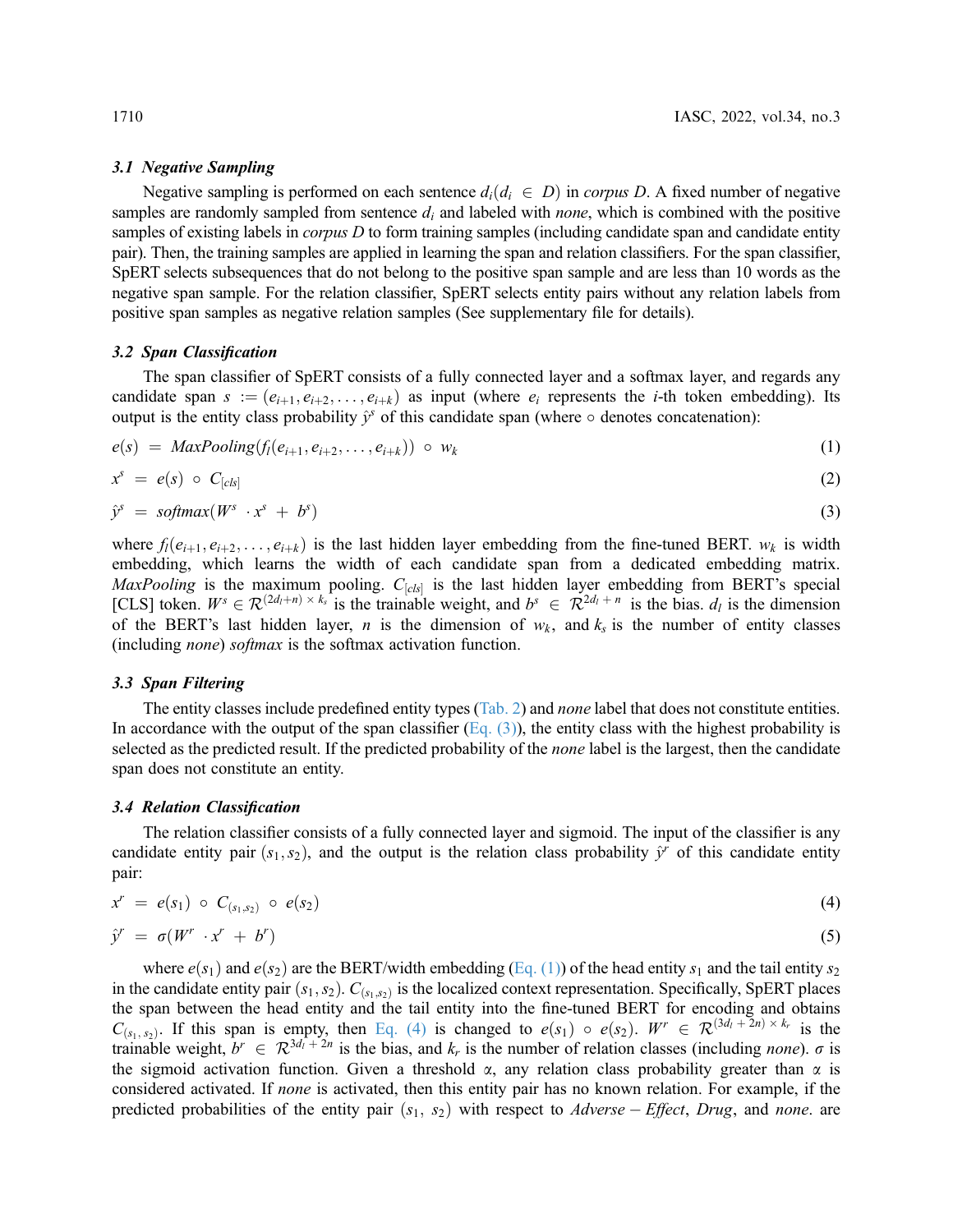0.43, 0.47, and 0.1, respectively, then there are two types of relationships between  $Adverse - Effect$  and Drug. If the predicted probabilities are 0.59, 0.0, 0.41, respectively, then no relationship exists for that entity pair (The threshold  $\alpha$  is set at 0.4).

## 3.5 Problems of SpERT

As mentioned in the Introduction, we determine that SpERT has two problems. First, SpERT's classifier lacks clear boundary supervision on the span. Width embedding is the only constraint mechanisin span width. Considering that the span is long or short, spans composed of different numbers of words will have distinct characteristics. SpERT specifically learns a width embedding matrix through backpropagation; hence, it should play a key role in entity boundary supervision. To evaluate the effectiveness of width embedding, we test two different training models on three datasets:

- SpERT: It uses the default structure settings, which provide the width embeddings that need to be learned by backpropagation [\(Eq. \(1\)](#page-3-1)).
- ERT': The variant model of SpERT that removes the width embedding in the span and relational classifiers, while keeping the other default structure settings of the model.

As shown in [Tab. 1](#page-4-0), the addition of width embedding is unreliable in improving the performance of the span classifier. Especially on the SciERC dataset, the F1 score of the SpERT model with width embedding decreases by 0.75% in terms of NER. Three reasons are considered for our analysis. First, the model lacks boundary supervision when facing a complex dataset. The SciERC dataset is more complicated than the two other datasets. It is more significant than CoNLL04 in the dataset size, and it is 3 times that of ADE in the entity class. Second, the width embedding of SpERT only learns the span width and cannot essentially solve the problem of inaccurate boundary recognition. Consequently, performance degradation is expected. Third, because the span classifier of SpERT is only a fully connected layer, the model is overly dependent on BERT encoding. For example, when the extraction target is the "geometric estimation problem," the model extracts the correct span while also extracting the semantically similar wrong span "selection of geometric estimation problems," which leads to a decrease in model performance.

| Dataset                          | Model        | Precision | Recall | F1    |
|----------------------------------|--------------|-----------|--------|-------|
| C <sub>o</sub> NLL <sub>04</sub> | <b>SpERT</b> | 87.99     | 89.62  | 88.80 |
|                                  | SpERT'       | 88.15     | 88.97  | 88.56 |
| <b>SciERC</b>                    | <b>SpERT</b> | 69.34     | 68.84  | 69.09 |
|                                  | SpERT'       | 70.01     | 69.67  | 69.84 |
| ADE.                             | <b>SpERT</b> | 90.83     | 91.18  | 91.00 |
|                                  | SpERT'       | 89.00     | 91.37  | 90.17 |

<span id="page-4-0"></span>Table 1: Results of SpERT and SpERT' on three datasets. The effectiveness of width embedding for the SpERT model is evaluated

In addition, many experiments have shown that the BERT model effectively extracts text information. If the text data are domain-specific (e.g., science, news, and medicine), we may need to consider creating our domain-specific language model. Relevant models have been created by training the BERT architecture on a domain-specific *corpus* rather than the general English text *corpus* used to train the original BERT model. Because pretraining BERT requires a large corpus, and we cannot use this method to improve the model's extraction of text in a specific field. Therefore, we need to change the method to mine the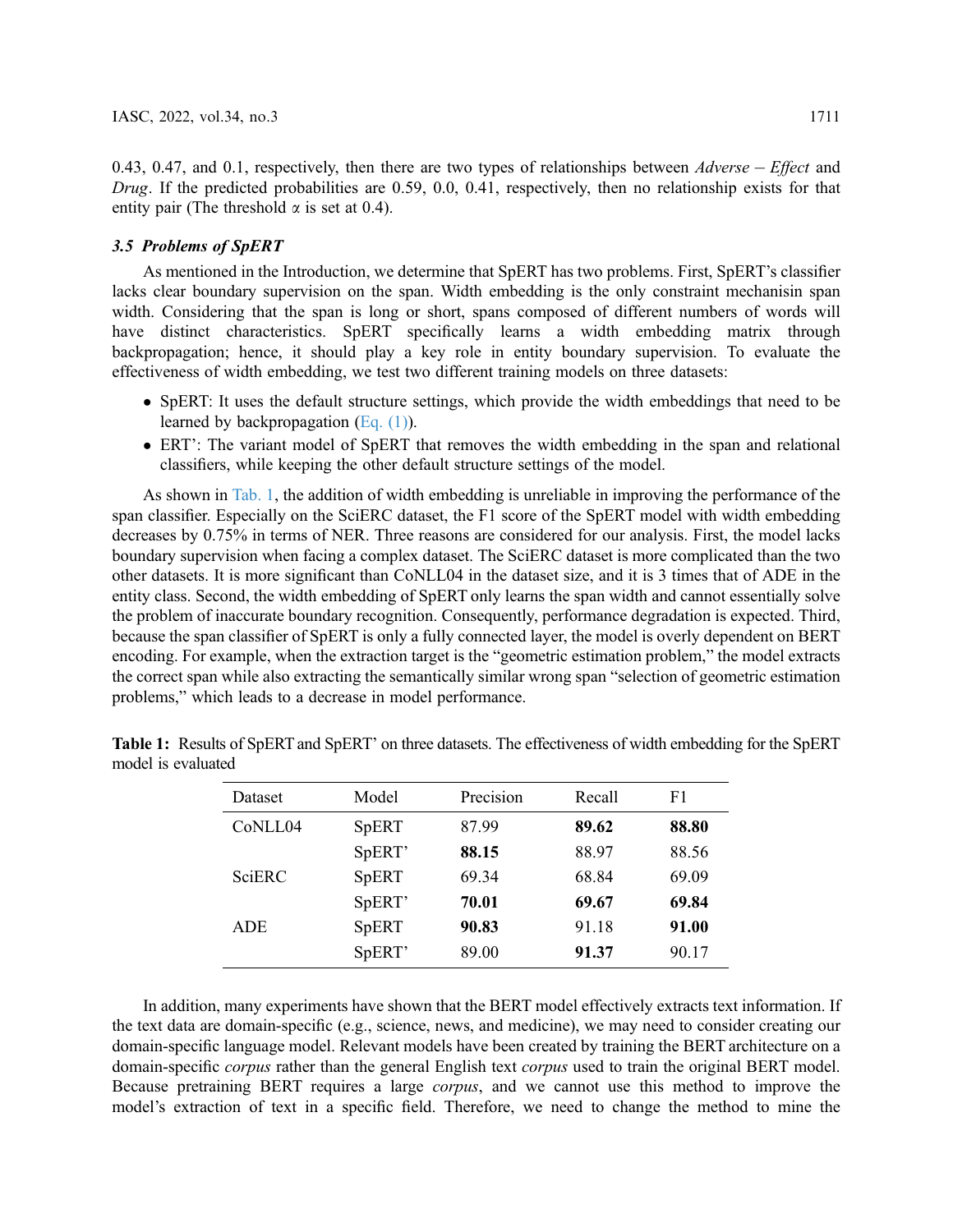unexploited information in the Transformers pretrained model under the existing conditions. At present, the input for downstream tasks of many mainstream models (including SpERT) often comes from the last hidden layer embedding of BERT while ignoring the interactive information among words carried by the BERT attention head itself. To this aim, we provide a novel attentional contribution degree algorithm, which combines the softmax attention head score with hidden layer feature embedding to improve the model's extraction of entities and relationships.

# 4 Our Method

In this section, we choose SpERT as the baseline model, analyze SpERT's problems of inaccurate span recognition and insufficient information mining in specific fields, and propose a novel ASpERT model ([Fig. 1\)](#page-5-0). Then, we introduce a novel attentional contribution degree algorithm and a multitask training method that combines span and relation classifiers.

<span id="page-5-0"></span>

Figure 1: Overview of the ASpERT model for JERE and the orange part is our contribution

## 4.1 Novel Structure for the Span Classifier

We consider that the span classifier is different from the traditional classifier, such as fully connected layer and softmax layer. In addition to classifying the span, it also needs to predict which words belong to the entity boundary. Thus, we propose a span classification structure that considers these two functions.

The BERT embedding of candidate span  $f_l(e_{i+1}, e_{i+2}, \ldots, e_{i+k})$  and the BERT embedding of the special [CLS] token  $C_{[cls]}$  are the main sources of textual semantic information ([Eq. \(1\)\)](#page-3-1). The special [CLS] token represents the complete sentence information in the classification task. The maximum pooling of these BERT embeddings is only applicable to span classification. A candidate span includes one or more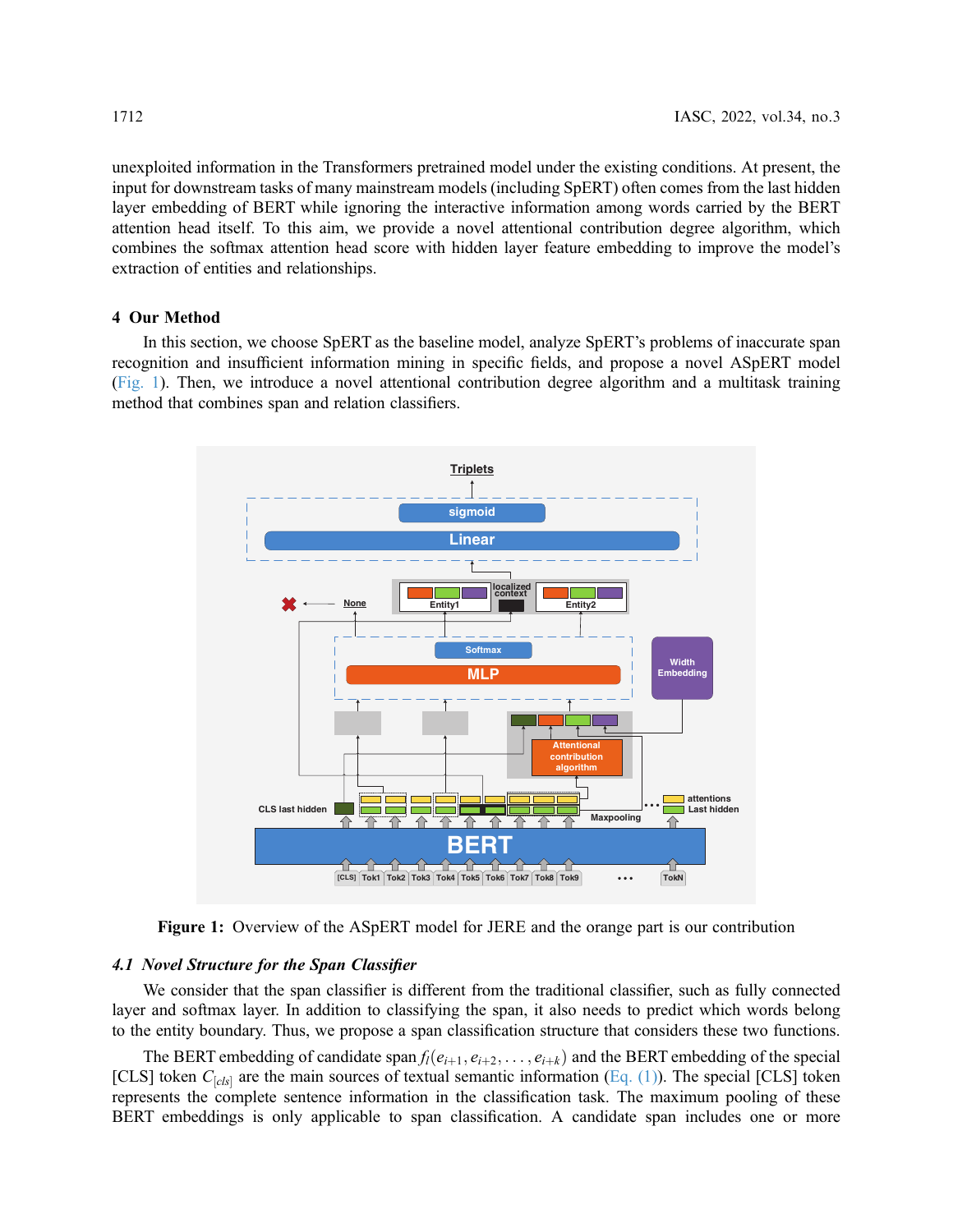words, and BERT assigns an embedding matrix to each word through fine-tuning. Maximum pooling [\(Eq.](#page-3-1) [\(1\)\)](#page-3-1) of the BERT embedding of the candidate span is equivalent to selecting the largest single word embedding matrix to represent the semantic information of this span. SpERT excessively strengthens key information at the expense of marginal information and the association among words, resulting in the unclear boundary supervision of entities. This condition explains well why "geometric estimation problems" and "selection of geometric estimation problems" have similar span class probabilities. For the above reasons, we add the attentional contribution degree  $f_a(e_{i+1}, e_{i+2}, \ldots, e_{i+k})$  to the span representation as the boundary confidence of span classification. Specifically, we first concatenate all the attention heads with the residuals of the span classifier, then remove the lower attention scores and take the average (via the attention contribution algorithm in Section 4.2) combined with the feature embedding. Finally, the fine-tuning of the pre-trained model is constrained by backpropagation learning. We consider that the attentional contribution degree incorporates word-to-word attention as well as residual concatenation, allowing the model not to lose original information as depth increases. The specific improvements to Eqs.  $(1)$  and  $(2)$  respectively are as follows:

$$
E(s) = MaxPooling(f_i(e_{i+1}, e_{i+2}, \ldots, e_{i+k})) \circ f_a(e_{i+1}, e_{i+2}, \ldots, e_{i+k}) \circ w_k
$$
 (6)

$$
X^s = E(s) \circ C_{[cls]} \tag{7}
$$

where  $f_l(e_{i+1}, e_{i+2}, \ldots, e_{i+k})$ , w<sub>k</sub> and  $C_{[cls]}$  are obtained in the same way as in [Eq. \(1\).](#page-3-1) The details of the calculation of  $f_a(e_{i+1}, e_{i+2}, \ldots, e_{i+k})$  are described in the Attentional Contribution Degree Algorithm section.

JERE tasks are usually converted into one or more classification tasks at the end. Therefore, the classifier's quality is related to whether the high-dimensional data information can be accurately mapped to a given category. SpERT's span classifier is a linear fully connected layer. Few data strictly adhere to the linear distribution when noise is introduced, such that a simple linear structure cannot accurately predict the span class. Recently, MLP has been repositioned in visual classification [\[48](#page-15-14)]. For migration learning, we use MLP for span classification, hoping to increase the number of parameters to improve the potential representation capability of the classifier. The improvements to Eq.  $(3)$  are as follows:

$$
Y^{s'} = ReLU(W^{s_1} \cdot X^s + b^s_1) \tag{8}
$$

$$
\hat{Y}^s = \text{softmax}\Big(W^s{}_2 \cdot Y^{s'} + b^s{}_2\Big) \tag{9}
$$

where  $\hat{Y}^s$  is the entity probability.  $W^s{}_1 \in \mathcal{R}^{(2d_l + n + d_a) \times m}$  and  $W^s{}_2 \in \mathcal{R}^{m \times k_s}$  are the trainable weights.  $b^{s_1} \in \mathcal{R}^{(2d_1 + n + d_a)}$  and  $b^{s_2} \in \mathcal{R}^m$  are the biases.  $d_a$  is the number of BERT's attention heads. m is the number of hidden layer units of the MLP. ReLU is the ReLu activation function, and softmax is the softmax activation function.

## 4.2 Attentional Contribution Degree Algorithm

In this subsection, we describe the attentional contribution degree algorithm in detail. Attentional contribution degree is a novel attention weight, which concatenates the calculated attentional contribution degree with hidden layer features to obtain a weighted feature encoding. This encoding helps the model understand the contextual information of the span and strengthens the model's extraction of entities and relations.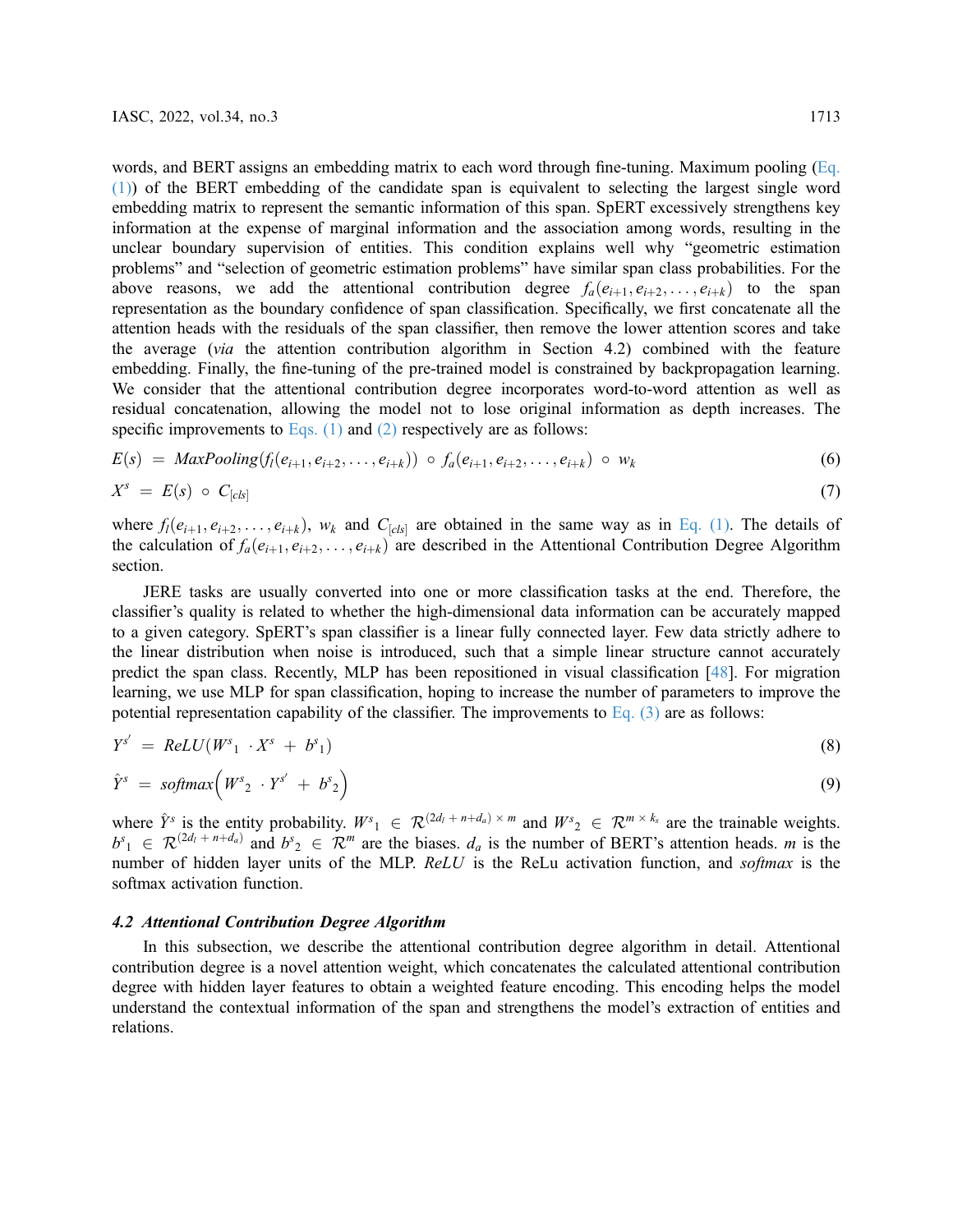## Algorithm 1: Mask score of entity sample

**Input:** The sentence, D; The entity contained in sentence,  $s := (e_{i+1}, \ldots, e_{i+k});$ **Output:** The mask score of entity sample,  $Mask_s$ ; 1: for all d such that  $d \in D$  do

2: if  $d \in s$  then

3:  $Mask_s(d) \leftarrow -\infty$ 

4: else

5:  $Mask_s(d) \leftarrow 0$ 6: end if

7: end for

8: return  $Mask_s$ 

The attentional contribution degree is derived from the attention paid to interword information by each attention head in each layer of the pretrained model. Among them, pretrained model comes from the BERT variant of the Transformers library. The large model and corpus symbolize many GPU resources, such that we only fine-tune the pretrained model (such as BERT base (cased) [\[16\]](#page-14-5), SciBERT (cased) [\[49\]](#page-15-15), and BioBERT (cased) [\[50\]](#page-16-0)) in a specific field. This condition does not mean that we are bound by the pretrained model. On the contrary, we fully utilize the attention header information of Transformers. We train and use the intermediate product of the model—self-attention head. For example, BERT base has 12 layers, and each layer has 12 attention heads. Then we can make use of the information of these 144 attention heads.

Specifically, first we extract all the attention heads, which contain information about the relationship among words in a sentence. Second, we concatenate multiple attention heads in the num head dimension. As shown in Algorithm 1, we mask irrelevant words and only retain the relationship information between the candidate span and the words in the full text. Immediately after, considering that each attention layer provides multiple "representation subspaces," the multihead attention mechanism expands the model's ability to represent different positions. We provide the contribution threshold  $\theta$  to filter the attention head information with low attention to candidate span. Finally, the attention contribution degree is obtained by mean-pooling the attention header information from the token dimensions of both the context and the entity. (Algorithm 2).

## Algorithm 2: Attentional contribution degree

**Input:** The entity sample,  $s := (e_{i+1}, ..., e_{i+k})$ ; The mask score of entity sample, *Mask<sub>s</sub>*; The Bert model pretrained with domain-specific datasets,  $M_s$ ; Contribution degree threshold,  $\theta$ ; A method to find the mean value from the token dimension of the context and the token dimension of the entity, MeanPooling;

**Output:** The attentional contribution degree,  $f_a$   $(s)$ ;

1:  $A^{s'} \leftarrow M_s[attentions]$  $2: A^s \leftarrow A^{s'} + \textit{Mask}_s$  $3: A_{temp} \leftarrow A^s$ 4: for all a, b such that  $a \in A^s$ ,  $b \in A_{temp}$  do 5: if  $a > \theta$  then 6:  $b \leftarrow 1$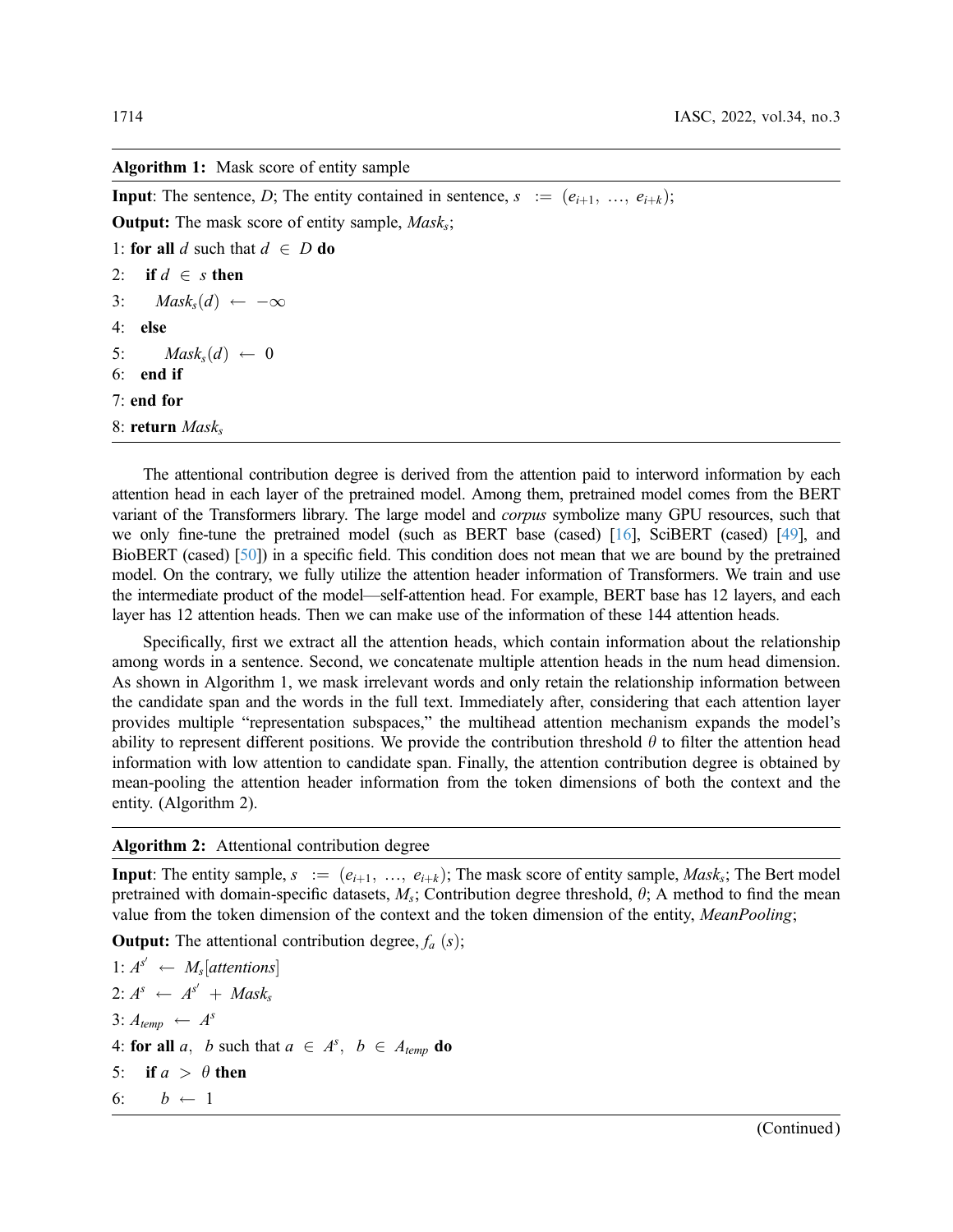7: else 8:  $b \leftarrow 0$ 9: end if 10: end for 11:  $A^s \leftarrow A^s \cdot A_{temp}$ 12:  $f_a(s) \leftarrow \text{MeanPooling}(A^s)$ . 13: return  $f_a(s)$ 

## 4.3 Training

Our training is supervised, providing the model with labeled sentences (including candidate span, entity class, candidate entity pair, and relation class). We learn width embedding  $w_k$  and span/relation classifiers' parameters  $(W^{s}(\cdot), b^{s}(\cdot), W^{r}, b^{r})$  and fine-tune the domain-specific BERT. Different from the joint loss function defined by SpERT, [Eq. \(10\)](#page-8-1) is used here for entity classification and relation classification:

<span id="page-8-1"></span>
$$
L = \lambda L^s + L^r \tag{10}
$$

where  $\lambda$  is the weight of the joint loss function,  $L^s$  is the loss of the span classifier calculated using the crossentropy loss function, and  $L<sup>r</sup>$  is the loss of the relation classifier calculated using the binary cross-entropy loss function.

## 5 Experiment

## 5.1 Datasets and Setting

We evaluate the model on three datasets from different domains, CoNLL04 [[51\]](#page-16-1), SciERC [\[14](#page-14-3)], and ADE [[52](#page-16-2)]. As shown in [Tab. 2,](#page-8-0) the CoNLL04 dataset is derived from news articles and includes four entity types and five relationship types. The dataset is divided into a training set of 911 sentences, a validation set of 231 sentences, and a test set of 288 sentences. The SciERC (scientific information extractor) dataset is derived from abstracts of artificial intelligence papers and includes six scientific entity types and seven relationship types. This dataset is divided into a training set of 1861 sentences, a validation set of 275 sentences, and a test set of 551 sentences. The ADE (adverse drug effect) dataset is derived from medical reports describing the adverse effects of drug use and contains two entity types and one relationship type. The dataset is divided into a training set of 3843 sentences and a validation set of 429 sentences.

<span id="page-8-0"></span>

| Dataset | Entity type                                                        | Relationship type                                                               |
|---------|--------------------------------------------------------------------|---------------------------------------------------------------------------------|
|         | CoNLL04 Location, organization, people, other                      | Work-for, kill, organizationbased-in, live-in,<br>located-in                    |
| SciERC  | Task, method, metric, material, other-<br>scientific-term, generic | Compare, conjunction, evaluate-for, used-for,<br>featureof, part-of, hyponym-of |
| ADE.    | Adverse-effect                                                     | Adverse-effect, drug                                                            |

Table 2: Detailed information of datasets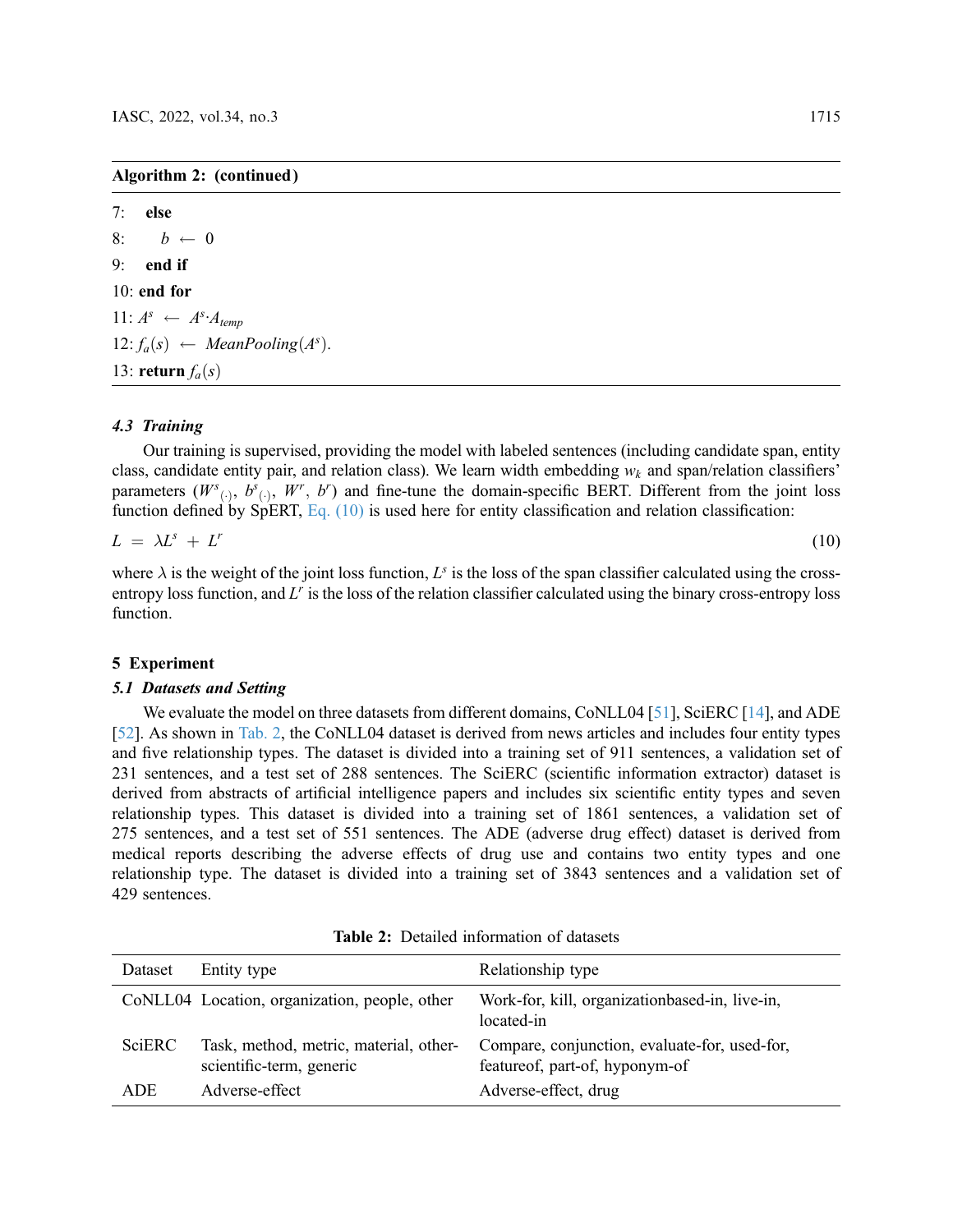We evaluated ASpERT on entity extraction and RE. An entity prediction is considered correct if the span

and entity type of the entity prediction match the ground truth. A relation prediction is considered correct if the relation type and the two related entities (span and type) match the ground truth. In particular, to be consistent with the evaluation criteria of the comparative model, we only consider the prediction of relationship and entity span (ignoring the accuracy of entity type) on the SciERC dataset. Hyperparameters used for final training are listed in [Tab. 3.](#page-9-0)

| Hyperparamete                          | CoNLL04                  | SciERC          | ADE             |
|----------------------------------------|--------------------------|-----------------|-----------------|
| Entity negative sampling number        | 150/sentence             | 150/sentence    | 150/sentence    |
| Relation negative sampling number      | 150/sentence             | 150/sentence    | 150/sentence    |
| Pre-trained model type                 | <b>BERT</b> base (cased) | SciBERT (cased) | BioBERT (cased) |
| Span classifier MLP size $m$           | 784                      | 784             | 784             |
| width embedding size $n$               | 25                       | 25              | 25              |
| Contribution threshold $\theta$        | 0.5                      | 0.5             | 0.5             |
| Relation classifier threshold $\alpha$ | 0.4                      | 0.4             | 0.4             |
| MLP dropout                            | 0.1                      | 0.1             | 0.1             |
| Optimizer                              | Adam                     | Adam            | Adam            |
| Peak learning rate                     | $5e-5$                   | $5e-5$          | $5e-5$          |
| Linear warmup learning rate            | 0.1                      | 0.1             | 0.1             |
| Linear decay learning rate             | 0.01                     | 0.01            | 0.01            |
| Epochs                                 | 20                       | 20              | 20              |
| Batch size                             | 4                        | 6               | 10              |

<span id="page-9-0"></span>Table 3: Optimal hyperparameters used for final training on the ADE, SciERC, and CoNLL04 datasets

# 5.2 Comparison with the State of the Art

First, to evaluate the effectiveness of ASpERT's improvement based on SpERT, we train both models on the same device and unify the pretrained model and training parameters. We report an average of over five runs for each dataset. In particular, the ADE dataset uses 10-fold cross validation. As shown in [Tab. 4,](#page-10-0) the performance of ASpERT is significantly better than that of the baseline model (SpERT) on different datasets. For entity extraction, the micro-F1 scores are increased by 0.45% (CoNLL04), 0.20% (SciERC), and 0.52% (ADE), and the macro-F1 scores are increased by 0.71% (CoNLL04), 0.33% (SciERC), and 0.50% (ADE). For RE, the micro-F1 scores are increased by 1.25% (CoNLL04), 1.39% (SciERC), and 1.31% (ADE), and the macro-F1 scores are increased by 1.25% (CoNLL04), 1.29% (SciERC), and 1.31% (ADE).

Subsequently, we compared the proposed model with the most advanced models currently. As shown in [Tab. 5,](#page-10-1) these models are the top four models (except for SpERT) of the three datasets in the Papers With Code ranking list. We sorted ASpERT and these models in descending order in accordance with the F1 score of RE. The experimental results show that ASpERT has higher extraction performance in entities and relations. Even in the challenging and domain-specific SciERC dataset, ASpERT's F1 score RE is 0.30% higher than that of the top-ranked PL-Marker.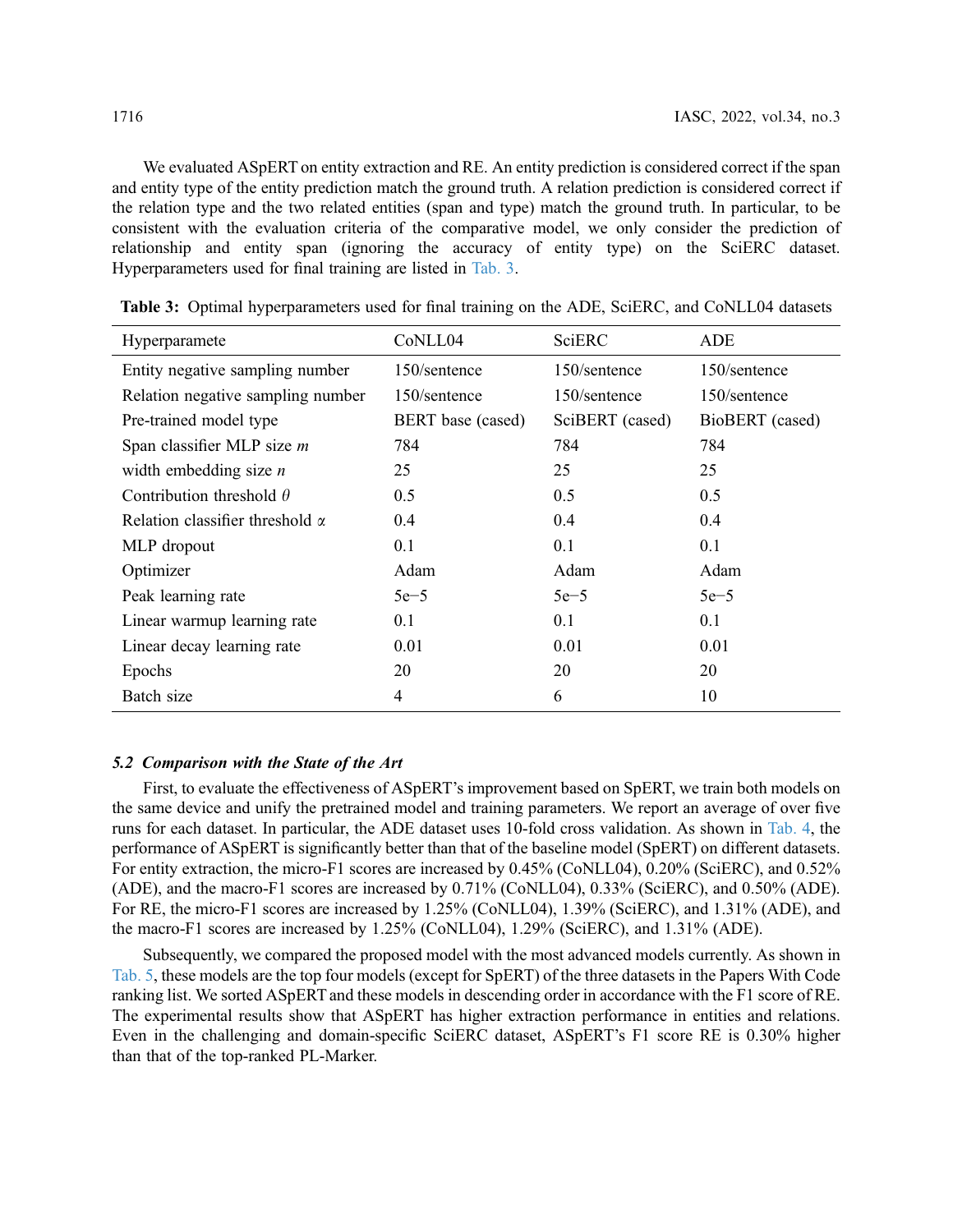| Dataset       | Model               | Relation<br>Entity |        |       |           |        |       |
|---------------|---------------------|--------------------|--------|-------|-----------|--------|-------|
|               |                     | Precision          | Recall | F1    | Precision | Recall | F1    |
| CoNLL04       | $SpERT^{\dagger}$   | 87.64              | 89.03  | 88.32 | 70.72     | 67.58  | 69.11 |
|               | $SpERT^{\ddagger}$  | 84.75              | 85.86  | 85.26 | 72.11     | 69.24  | 70.41 |
|               | $ASpERT^{\dagger}$  | 89.03              | 88.53  | 88.77 | 73.62     | 67.39  | 70.36 |
|               | $ASpERT^{\ddagger}$ | 86.57              | 85.49  | 85.97 | 74.92     | 69.01  | 71.66 |
| <b>SciERC</b> | $SpERT^{\dagger}$   | 69.46              | 70.59  | 70.02 | 52.20     | 49.71  | 50.91 |
|               | $SpERT^{\ddagger}$  | 69.28              | 70.62  | 69.79 | 51.74     | 47.87  | 49.23 |
|               | $ASpERT^{\dagger}$  | 69.88              | 70.57  | 70.22 | 53.59     | 51.07  | 52.30 |
|               | $ASpERT^{\ddagger}$ | 69.72              | 70.67  | 70.12 | 53.26     | 48.88  | 50.52 |
| ADE           | $SpERT^{\dagger}$   | 89.83              | 91.40  | 90.60 | 79.70     | 83.29  | 81.45 |
|               | $SpERT^{\ddagger}$  | 90.10              | 91.74  | 90.91 | 79.70     | 83.29  | 81.45 |
|               | $ASpERT^{\dagger}$  | 90.68              | 91.56  | 91.12 | 81.65     | 83.92  | 82.76 |
|               | $ASpERT^{\ddagger}$ | 90.96              | 91.87  | 91.41 | 81.65     | 83.92  | 82.76 |

<span id="page-10-0"></span>**Table 4:** Results of SpERT and ASpERT on three datasets (metrics: microaverage =  $\dagger$ , macroaverage =  $\dagger$ )

<span id="page-10-1"></span>Table 5: Results of comparing ASpERT with the state-of-the-art models on three datasets (metrics: microaverage =  $\dagger$ , macroaverage =  $\dagger$ )

| Dataset       | Model                                                     | Entity | Relation |
|---------------|-----------------------------------------------------------|--------|----------|
| CoNLL04       | REBEL $[39]$ <sup><math>\ddagger</math></sup>             |        | 76.65    |
|               | Table-Sequence $[38]$ <sup><math>\ddag</math></sup>       | 86.90  | 75.40    |
|               | Deeper $\lceil 3 \rceil$ <sup>‡</sup>                     | 87.00  | 72.63    |
|               | $ASpERT^{\ddagger}$                                       | 85.97  | 71.66    |
|               | Biaffine attention $[2]$ <sup><math>\ddagger</math></sup> | 86.20  | 64.40    |
| <b>SciERC</b> | <b>ASpERT</b> <sup>†</sup>                                | 70.22  | 52.30    |
|               | PL-Marker $\left[35\right]$ <sup>†</sup>                  | 69.90  | 52.00    |
|               | SpERT.PL $[33]$ <sup>†</sup>                              | 70.53  | 51.25    |
|               | Ours: cross-sentence $\left[22\right]^\dagger$            | 68.90  | 50.10    |
|               | $DyGIE++[47]$ <sup>†</sup>                                | 67.50  | 48.40    |
| <b>ADE</b>    | Deeper $\lceil 3 \rceil$ <sup>‡</sup>                     | 89.48  | 83.74    |
|               | PFN $[32]$ <sup>‡</sup>                                   | 91.30  | 83.20    |
|               | $ASpERT^{\ddagger}$                                       | 91.41  | 82.76    |
|               | REBEL $[39]$ <sup><math>\ddag</math></sup>                |        | 82.20    |
|               | CMAN $[34]$ <sup><math>\ddagger</math></sup>              | 89.40  | 81.14    |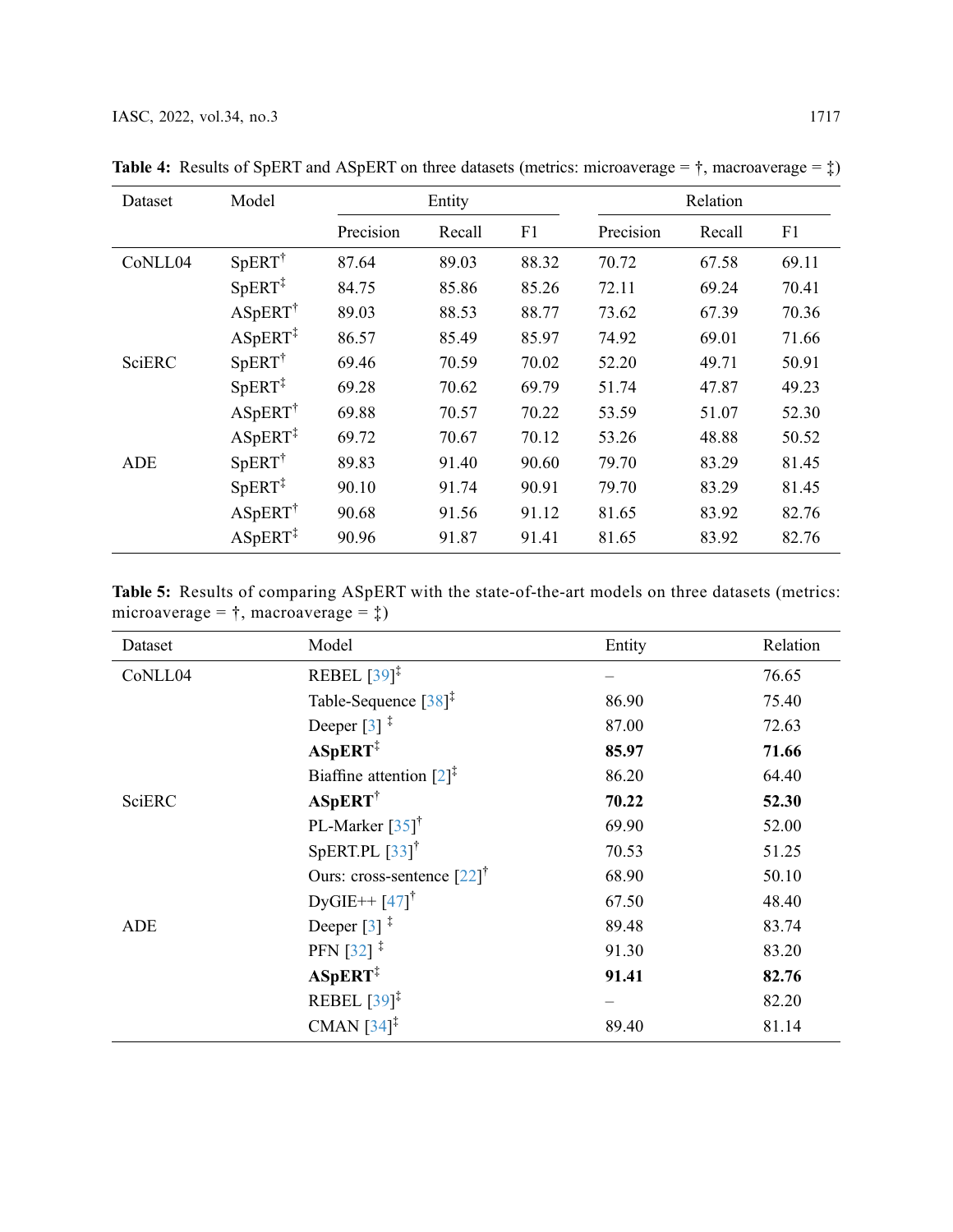## 5.3 Effects of Attentional Contribution Degree

In [Tab. 4,](#page-10-0) although the performance of ASpERT is better than that of SpERT, it is still not clear which part of ASpERT plays a key role. To demonstrate the advantage of the attentional contribution algorithm in JERE, we test two models:

- Full: We use the complete ASpERT model structure.
- -AC: We retain most of the ASpERT model structure but remove the attentional contribution degree algorithm.

We ran these two models more than 5 times on three datasets and average them (the ADE dataset uses 10-fold cross validation). As shown in [Tab. 6,](#page-11-0) the performance of the variant model without the attentional contribution degree algorithm is significantly decreased. In terms of entity extraction, F1 scores decreased by 0.48%. In RE, the F1 score decreased by 1.46%. These experimental results show that the attentional contribution degree algorithm can capture word-to-word relationships adequately, which helps in efficient relation classification and is the main contribution of the new model architecture.

<span id="page-11-0"></span>

| Dataset | Model | Entity F1 | Relation F1 |
|---------|-------|-----------|-------------|
| ConLL04 | Full  | 85.97     | 71.66       |
|         | $-AC$ | 86.10     | 70.20       |
| SciERC  | Full  | 70.22     | 52.30       |
|         | $-AC$ | 70.05     | 51.56       |
| ADE     | Full  | 91.41     | 82.76       |
|         | $-AC$ | 90.93     | 81.73       |

Table 6: Effect of attentional contribution degree algorithm on ERE

<span id="page-11-1"></span>Then, we investigated the effect of setting different contribution thresholds on the model's ability to capture word-to-word relationships on SciERC and CoNLL04. [Fig. 2](#page-11-1) shows the F1 scores (RE) with different contribution thresholds. When the threshold is 0.5, the model performance is optimal.



Figure 2: Effect of different contribution thresholds on the relation F1 score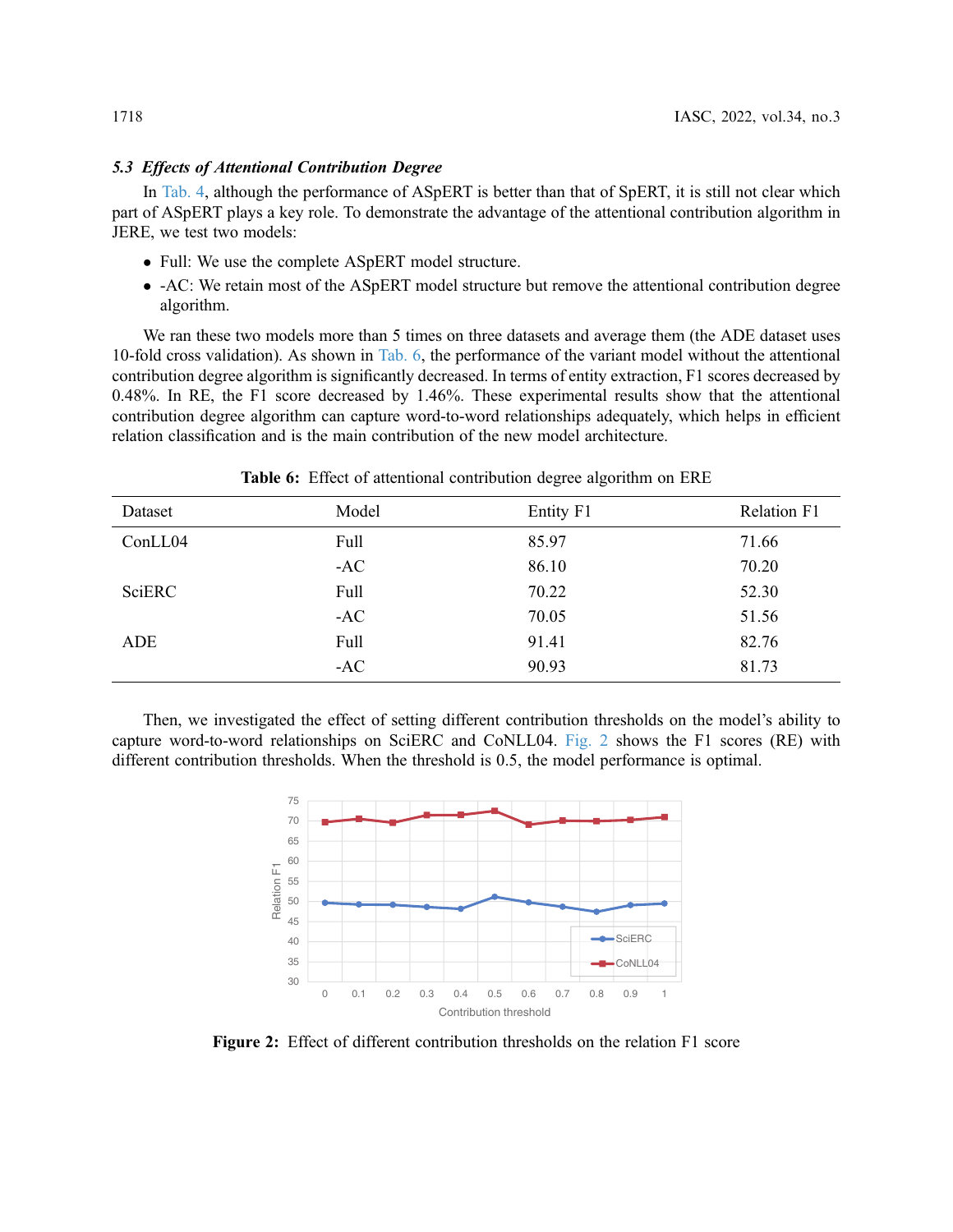Lastly, we also investigate the different fusion methods of each attention head information, namely, the maximum pooling, sum pooling, and mean pooling. [Tab. 7](#page-12-0) shows the F1 scores by using different fusion methods on three datasets. We determined that the mean pooling is more advantageous for JERE.

<span id="page-12-0"></span>

| Dataset | Method | Entity F1 | Relation F1 |
|---------|--------|-----------|-------------|
| ConLL04 | Max    | 85.68     | 69.17       |
|         | Sum    | 86.38     | 70.83       |
|         | Mean   | 86.8      | 71.21       |
| SciERC  | Max    | 70.10     | 51.16       |
|         | Sum    | 70.21     | 51.79       |
|         | Mean   | 69.80     | 52.38       |
| ADE     | Max    | 91.27     | 82.34       |
|         | Sum    | 91.73     | 82.09       |
|         | Mean   | 91.96     | 82.94       |

Table 7: Study of different fusion methods for each attention head information

# 5.4 Effects of the Novel Span Classifier

To evaluate the effectiveness of the novel span classifier, we further test two models on the SciERC dataset:

- Full: We use the complete ASpERT model structure.
- -MLP: We retain most of the ASpERT model structure but replace the MLP structure with a fully connected layer in span classification.

As shown in [Tab. 8,](#page-12-1) removing the MLP structure weakened the classifier's ability to learn information about span boundaries, leading to a decrease in the recall and accuracy of entity extraction and thus a decrease in the F1 score by nearly 0.74%.

<span id="page-12-1"></span>

| Dataset       | Model  | Entity<br>Precision | Entity<br>Recall | Entity<br>F1 |
|---------------|--------|---------------------|------------------|--------------|
| ConLL04       | Full   | 86.57               | 85.49            | 85.97        |
|               | $-MLP$ | 84.84               | 85.71            | 85.23        |
| <b>SciERC</b> | Full   | 69.88               | 70.57            | 70.22        |
|               | $-MLP$ | 69.74               | 70.49            | 70.11        |
| ADE           | Full   | 90.96               | 91.87            | 91.41        |
|               | -MLP   | 90.24               | 91.98            | 91.10        |

|  |  |  |  |  | Table 8: Effect of MLP on entity extraction |
|--|--|--|--|--|---------------------------------------------|
|--|--|--|--|--|---------------------------------------------|

# 6 Conclusion

In this paper, we have proposed a novel model termed ASpERT for JERE. This model fuses the overlooked attention header information in downstream tasks with the feature embedding of the hidden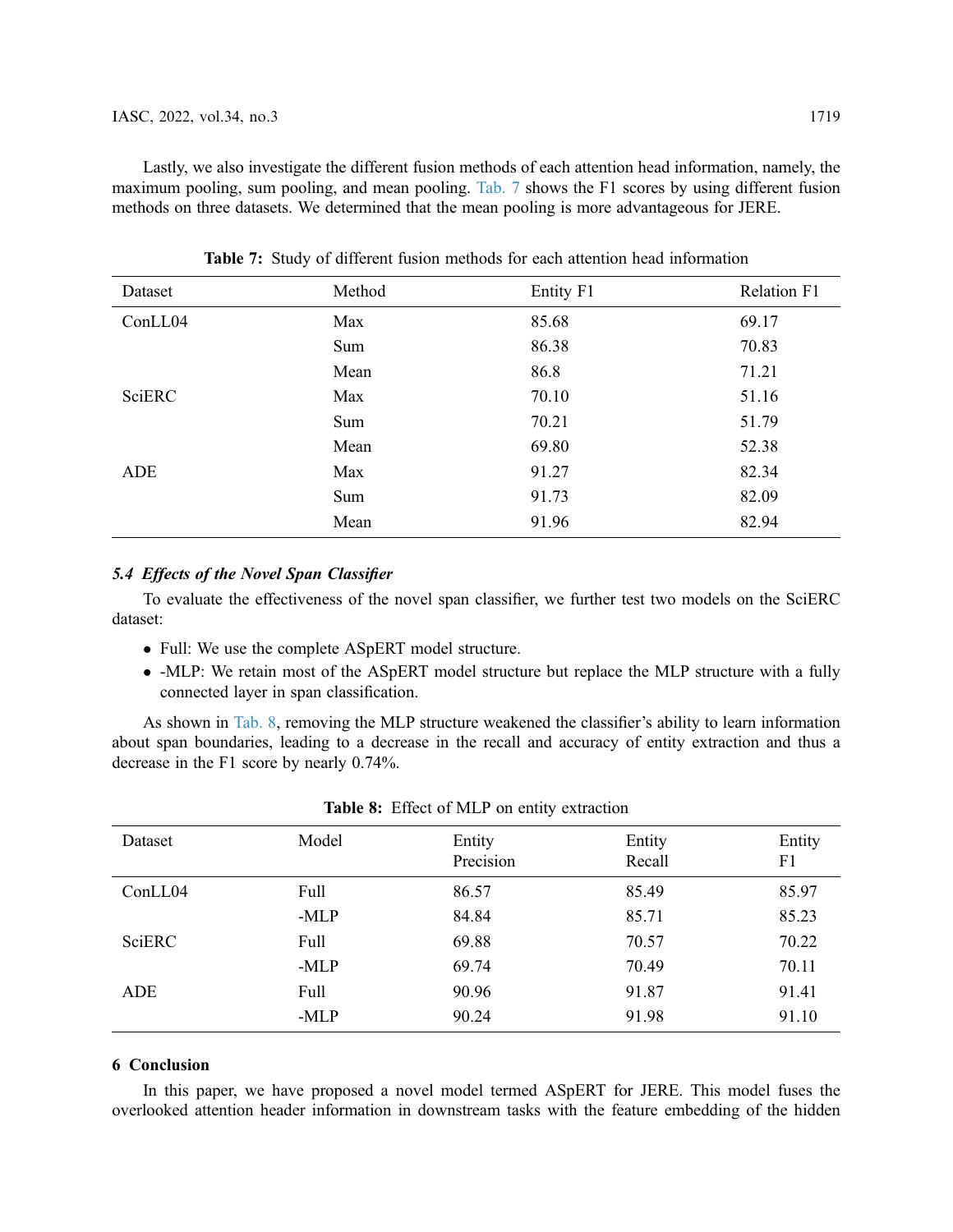layer via a new attentional contribution degree algorithm. Specifically, the attentional contribution incorporates word-to-word attention and the residual connectivity of the span classifier with each attentional head. This allows the model to maintain the raw information as depth increases and thus enhance the model's ability to capture contextual information, thus being adapted to domain-specific JERE. Moreover, the MLP-softmax structure of the span classifier and the attentional contributions is used to determine the boundary supervision and to improve the span classification. Without these ideas, researchers who are limited by hardware conditions may have to fine-tune parameters for information extraction tasks. The use of pre-trained models is not limited to the encoding of implicit layer information.

Considering that the attentional head is the base unit of Transformer pre-training models, in future work, we will further demonstrate the influence of the attentional contribution degree algorithm on other Transformer pre-training models. Notably, Asian languages, however, require more words to express the same meaning as English, which is not friendly to the random sampling method, hence we will focus on spanwise sampling of complex language structures.

Acknowledgement: We thank the open-source authors of the dataset. We also thank all members from Xiangtan University 504 Lab for their strong support for my research.

Funding Statement: This work was supported by Key Projects of the Ministry of Science and Technology of the People's Republic of China (2020YFC0832401) and National College Students Innovation and Entrepreneurship Training Program (No. 202110530001).

Conflicts of Interest: The authors declare that they have no conflicts of interest to report regarding the present study.

## References

- <span id="page-13-0"></span>[1] M. R. Gormley, M. Yu and M. Dredze, "Improved relation extraction with feature-rich compositional embedding models," 2015. [Online]. Available: <https://arxiv.org/abs/1505.02419>.
- <span id="page-13-1"></span>[2] D. Q. Nguyen and K. Verspoor, "End-to-end neural relation extraction using deep biaffine attention," in *European* Conf. on Information Retrieval, Cologne, Germany, pp. 729–738, 2019.
- <span id="page-13-6"></span>[3] P. Crone, "Deeper task-specificity improves joint entity and relation extraction," 2002. [Online]. Available: [https://](https://arxiv.org/abs/2002.06424) [arxiv.org/abs/2002.06424](https://arxiv.org/abs/2002.06424).
- [4] C. Chen and F. Kong, "Enhancing entity boundary detection for better chinese named entity recognition," in *Proc.* of the 59th Annual Meeting of the Association for Computational Linguistics and the 11th Int. Joint Conf. on Natural Language Processing, vol. 2, pp. 20–25, 2021.
- <span id="page-13-2"></span>[5] S. Zhao, M. Hu, Z. Cai and F. Liu, "Dynamic modeling cross-modal interactions in two-phase prediction for entity-relation extraction," IEEE Transactions on Neural Networks and Learning Systems, pp. 1-10, 2021.
- <span id="page-13-3"></span>[6] G. Luo, X. Huang, C.-Y. Lin and Z. Nie, "Joint entity recognition and disambiguation," in *Proc. of the 2015 Conf.* on Empirical Methods in Natural Language Processing, Lisbon, Portugal, pp. 879–888, 2015.
- [7] Z. Liu and X. Chen, "Research on relation extraction of named entity on social media in smart cities," Soft Computing, vol. 24, no. 15, pp. 11135–11147, 2020.
- [8] C. Tan, W. Qiu, M. Chen, R. Wang and F. Huang, "Boundary enhanced neural span classification for nested named entity recognition," Proceedings of the AAAI Conference on Artificial Intelligence, vol. 34, no. 5, pp. 9016–9902, 2020.
- <span id="page-13-4"></span>[9] J. Cheng, J. Liu, X. Xu, D. Xia, L. Liu et al., "A review of chinese named entity recognition," KSII Transactions on Internet and Information Systems, vol. 15, no. 6, pp. 2012–2030, 2021.
- <span id="page-13-5"></span>[10] G. Zhou, J. Su, J. Zhang and M. Zhang, "Exploring various knowledge in relation extraction," in Proc. of the 43rd Annual Meeting of the Association for Computational Linguistics, Ann Arbor, Michigan, USA, pp. 427–443, 2005.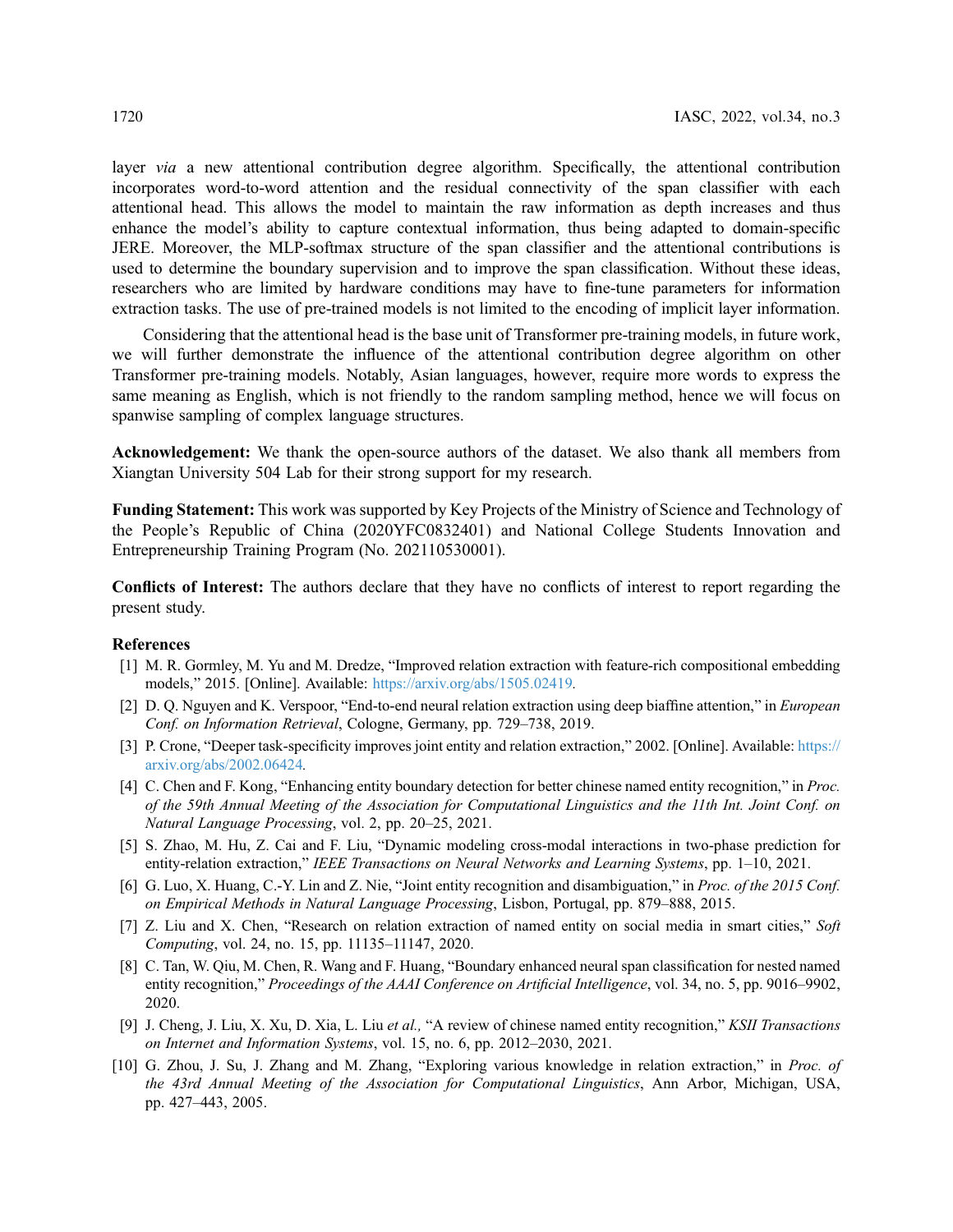- <span id="page-14-0"></span>[11] Y. Wang, B. Yu, Y. Zhang, T. Liu, H. Zhu et al., "Tplinker: Single-stage joint extraction of entities and relations through token pair linking," 2010. [Online]. Available: <https://arxiv.org/abs/2010.13415>.
- <span id="page-14-1"></span>[12] M. Zhang, Y. Zhang and G. Fu, "End-to-end neural relation extraction with global optimization," in Proc. of the 2017 Conf. on Empirical Methods in Natural Language Processing, Copenhagen, Denmark, pp. 1730–1740, 2017.
- <span id="page-14-2"></span>[13] T. Nayak and H. T. Ng, "Effective modeling of encoder-decoder architecture for joint entity and relation extraction," Proceedings of the AAAI Conference on Artificial Intelligence, vol. 34, no. 05, pp. 8528–8535, 2020.
- <span id="page-14-3"></span>[14] Y. Luan, L. He, M. Ostendorf and H. Hajishirzi, "Multi-task identification of entities, relations, and coreference for scientific knowledge graph construction," 2018. [Online]. Available: <https://arxiv.org/abs/1808.09602>.
- <span id="page-14-4"></span>[15] M. Eberts and A. Ulges, "Span-based joint entity and relation extraction with transformer pre-training," 2019. [Online]. Available: <https://arxiv.org/abs/1909.07755>.
- <span id="page-14-5"></span>[16] J. Devlin, M.-W. Chang, K. Lee and K. Toutanova, "Bert: Pre-training of deep bidirectional transformers for language understanding," 2018. [Online]. Available: <https://arxiv.org/abs/1810.04805>.
- <span id="page-14-6"></span>[17] Z. Lan, M. Chen, S. Goodman, K. Gimpel, P. Sharma et al., "Albert: A lite bert for self-supervised learning of language representations," 2019. [Online]. Available: <https://arxiv.org/abs/1909.11942>.
- <span id="page-14-7"></span>[18] Y. Liu, M. Ott, N. Goyal, J. Du, M. Joshi et al., "Roberta: A robustly optimized bert pretraining approach," 2019. [Online]. Available: <https://arxiv.org/abs/1907.11692>.
- <span id="page-14-8"></span>[19] M. Mintz, S. Bills, R. Snow and D. Jurafsky, "Distant supervision for relation extraction without labeled data," in Proc. of the Joint Conf. of the 47th Annual Meeting of the ACL and the 4th Int. Joint Conf. on Natural Language Processing of the AFNLP, Suntec, Singapore, pp. 1003–1011, 2009.
- <span id="page-14-9"></span>[20] Y. S. Chan and D. Roth, "Exploiting syntactico-semantic structures for relation extraction," in Proc. of the 49th Annual Meeting of the Association for Computational Linguistics: Human Language Technologies, Portland, Oregon, pp. 551–560, 2011.
- <span id="page-14-10"></span>[21] D. Nadeau and S. Sekine, "A survey of named entity recognition and classification," Lingvisticae Investigationes, vol. 30, no. 1, pp. 3–26, 2007.
- <span id="page-14-11"></span>[22] Z. Zhong and D. Chen, "A frustratingly easy approach for entity and relation extraction," 2020. [Online]. Available: <https://arxiv.org/abs/2010.12812>.
- [23] P. Chen, H. Ding, J. Araki and R. Huang, "Explicitly capturing relations between entity mentions via graph neural networks for domain-specific named entity recognition," in Proc. of the 59th Annual Meeting of the Association for Computational Linguistics and the 11th Int. Joint Conf. on Natural Language Processing, Bangkok, Thailand, vol. 2, pp. 735–742, 2021.
- <span id="page-14-12"></span>[24] N. Alsaaran and M. Alrabiah, "Arabic named entity recognition: A bert-bgru approach," Computers Materials  $\&$ Continua, vol. 68, no. 1, pp. 471–485, 2021.
- <span id="page-14-13"></span>[25] B. Rink and S. Harabagiu, "Utd: Classifying semantic relations by combining lexical and semantic resources," in Proc. of the 5th Int. Workshop on Semantic Evaluation, Uppsala, Sweden, pp. 256–259, 2010.
- <span id="page-14-14"></span>[26] Y. Xu, L. Mou, G. Li, Y. Chen, H. Peng et al., "Classifying relations via long short term memory networks along shortest dependency paths," in Proc. of the 2015 Conf. on Empirical Methods in Natural Language Processing, Lisbon, Portugal, pp. 1785–1794, 2015.
- [27] S. Zheng, J. Xu, P. Zhou, H. Bao, Z. Qi et al., "A neural network framework for relation extraction: Learning entity semantic and relation pattern," Knowledge-Based Systems, vol. 114, no. 8, pp. 12–23, 2016.
- <span id="page-14-15"></span>[28] Q. Yue, X. Li and D. Li, "Chinese relation extraction on forestry knowledge graph construction," Computer Systems Science and Engineering, vol. 37, no. 3, pp. 423–442, 2021.
- <span id="page-14-16"></span>[29] X. Yu and W. Lam, "Jointly identifying entities and extracting relations in encyclopedia text via a graphical model approach," in Coling 2010: Posters, Beijing, China: Coling 2010 Organizing Committee, pp. 1399–1407, 2010.
- <span id="page-14-17"></span>[30] M. Miwa and Y. Sasaki, "Modeling joint entity and relation extraction with table representation," in Proc. of the 2014 Conf. on Empirical Methods in Natural Language Processing (EMNLP), Doha, Qatar, pp. 1858–1869, 2014.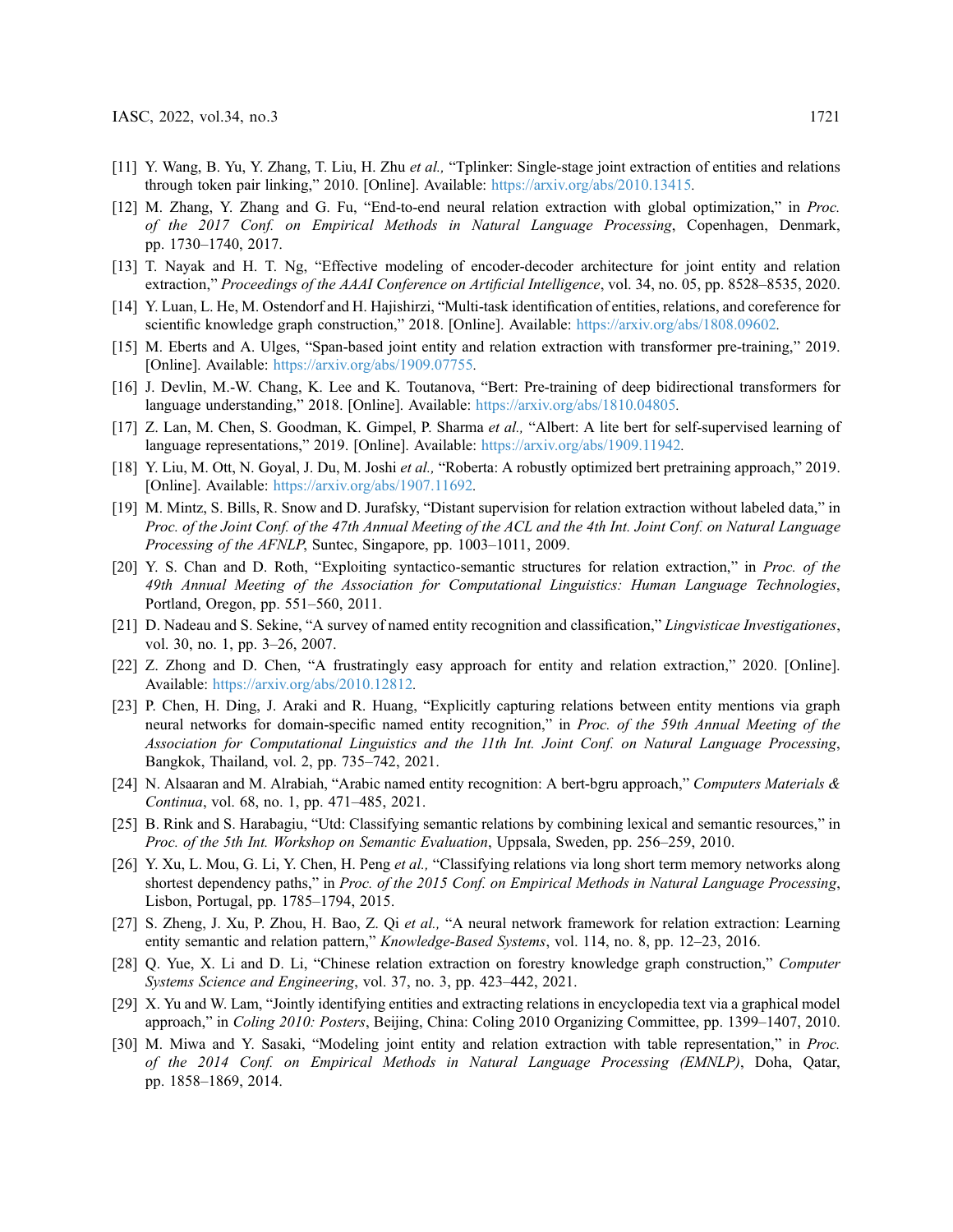- <span id="page-15-0"></span>[31] M. Miwa and M. Bansal, "End-to-end relation extraction using lstms on sequences and tree structures," 2016. [Online]. Available: <https://arxiv.org/abs/1601.00770>.
- <span id="page-15-17"></span>[32] Z. Yan, C. Zhang, J. Fu, Q. Zhang and Z. Wei, "A partition filter network for joint entity and relation extraction," 2021. [Online]. Available: <https://arxiv.org/abs/2108.12202>.
- <span id="page-15-16"></span>[33] T. Santosh, P. Chakraborty, S. Dutta, D. K. Sanyal and P. P. Das, "Joint entity and relation extraction from scientific documents: Role of linguistic information and entity types," in Proc. of the 2nd Workshop on Extraction and Evaluation of Knowledge Entities from Scientific Documents (EEKE2021), Virtual Event, 2021.
- <span id="page-15-18"></span>[34] S. Zhao, M. Hu, Z. Cai and F. Liu, "Modeling dense cross-modal interactions for joint entity-relation extraction," in Proc. of the Twenty-Ninth Int. Conf. on International Joint Conf. on Artificial Intelligence, Montreal-themed virtual reality, pp. 4032–4038, 2021.
- <span id="page-15-1"></span>[35] D. Ye, Y. Lin and M. Sun, "Pack together: Entity and relation extraction with levitated marker," 2021. [Online]. Available: <https://arxiv.org/abs/2109.06067>.
- <span id="page-15-2"></span>[36] S. Zheng, F. Wang, H. Bao, Y. Hao, P. Zhou *et al.*, "Joint extraction of entities and relations based on a novel tagging scheme," 2017. [Online]. Available: <https://arxiv.org/abs/1706.05075>.
- <span id="page-15-3"></span>[37] P. Gupta, H. Schütze and B. Andrassy, "Table filling multi-task recurrent neural network for joint entity and relation extraction," in Proc. of COLING 2016, the 26th Int. Conf. on Computational Linguistics: Technical Papers, Osaka, Japan, pp. 2537–2547, 2016.
- <span id="page-15-4"></span>[38] J. Wang and W. Lu, "Two are better than one: Joint entity and relation extraction with table-sequence encoders," 2020. [Online]. Available: <https://arxiv.org/abs/2010.03851>.
- <span id="page-15-5"></span>[39] P.-L. H. Cabot and R. Navigli, "Rebel: Relation extraction by end-to-end language generation," in Findings of the Association for Computational Linguistics: EMNLP 2021, Online and Punta Cana, Dominican Republic: Association for Computational Linguistics, pp. 2370–2381, 2021.
- <span id="page-15-6"></span>[40] X. Zeng, D. Zeng, S. He, K. Liu and J. Zhao, "Extracting relational facts by an end-to-end neural model with copy mechanism," in Proc. of the 56th Annual Meeting of the Association for Computational Linguistics, Melbourne, Australia, vol. 1, pp. 506–514, 2018.
- <span id="page-15-7"></span>[41] D. Zeng, H. Zhang and Q. Liu, "Copymtl: Copy mechanism for joint extraction of entities and relations with multi-task learning," Proceedings of the AAAI Conference on Artificial Intelligence, Hilton New York Midtown, New York, New York, USA, pp. 9507–9514, 2020.
- <span id="page-15-8"></span>[42] R. Takanobu, T. Zhang, J. Liu and M. Huang, "A hierarchical framework for relation extraction with reinforcement learning," Proceedings of the AAAI Conference on Artificial Intelligence, vol. 33, pp. 7072–7079, 2019.
- <span id="page-15-9"></span>[43] D. Dai, X. Xiao, Y. Lyu, S. Dou, Q. She et al., "Joint extraction of entities and overlapping relations using position-attentive sequence labeling," Proceedings of the AAAI Conference on Artificial Intelligence, vol. 33, pp. 6300–6308, 2019.
- <span id="page-15-10"></span>[44] K. Ding, S. Liu, Y. Zhang, H. Zhang, X. Zhang et al., "A knowledge-enriched and span-based network for joint entity and relation extraction," Computers Materials & Continua, vol. 68, no. 1, pp. 377–389, 2021.
- <span id="page-15-11"></span>[45] K. Dixit and Y. Al-Onaizan, "Span-level model for relation extraction," in Proc. of the 57th Annual Meeting of the Association for Computational Linguistics, Florence, Italy, pp. 5308–5314, 2019.
- <span id="page-15-12"></span>[46] Y. Luan, D. Wadden, L. He, A. Shah, M. Ostendorf et al., "A general framework for information extraction using dynamic span graphs," 2019. [Online]. Available: <https://arxiv.org/abs/1904.03296>.
- <span id="page-15-13"></span>[47] D. Wadden, U. Wennberg, Y. Luan and H. Hajishirzi, "Entity, relation, and event extraction with contextualized span representations," 2019. [Online]. Available: <https://arxiv.org/abs/1909.03546>.
- <span id="page-15-14"></span>[48] I. O. Tolstikhin, N. Houlsby, A. Kolesnikov, L. Beyer, X. Zhai et al., Mlp-mixer: An all-mlp architecture for vision. In: Advances in Neural Information Processing Systems. Virtual, Vol. 34, 2021.
- <span id="page-15-15"></span>[49] I. Beltagy, K. Lo and A. Cohan, "Scibert: A pretrained language model for scientific text," in Proc. of the 2019 Conf. on Empirical Methods in Natural Language Processing and the 9th Int. Joint Conf. on Natural Language Processing (EMNLP-IJCNLP), Hong Kong, China, 2019.